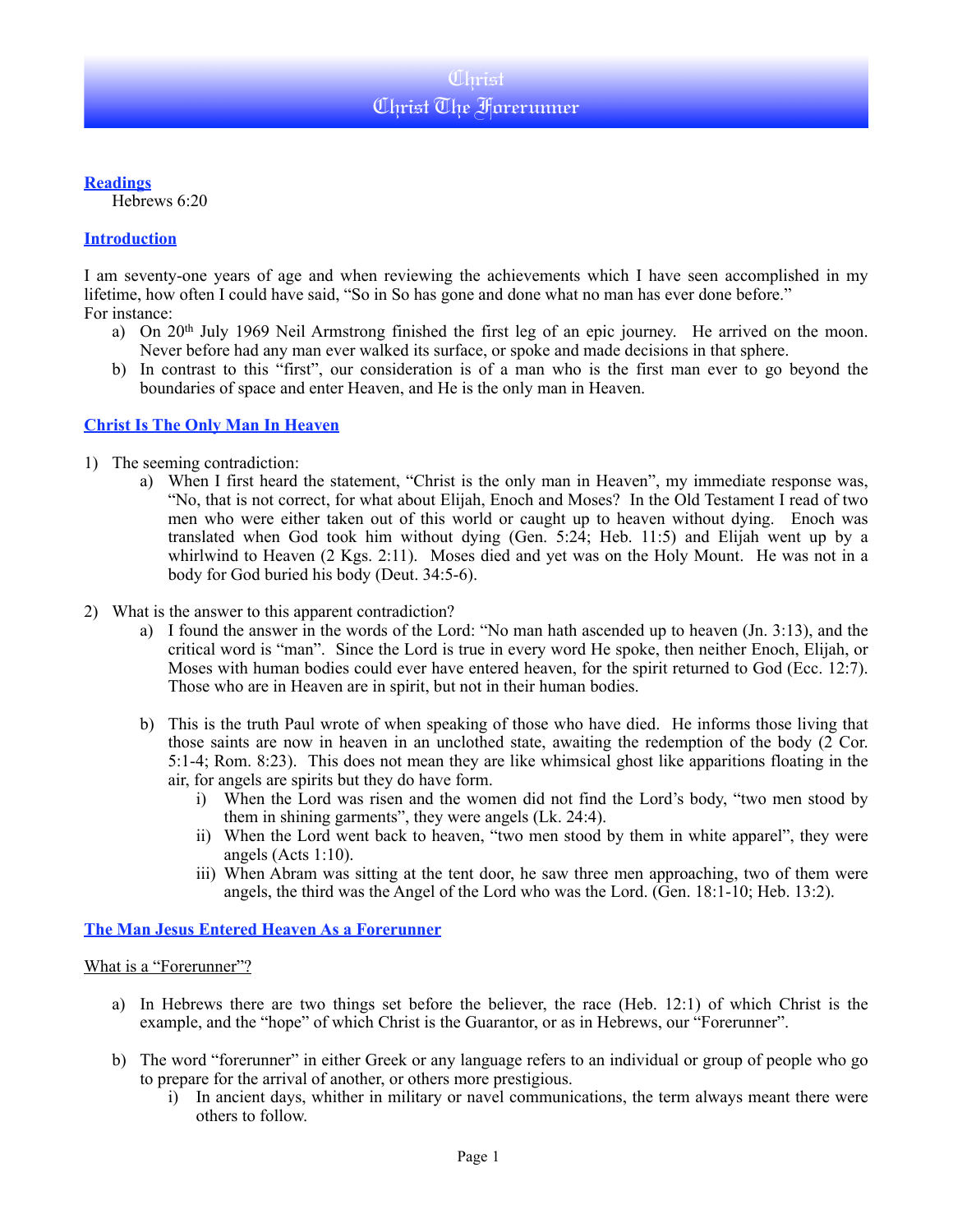# Christ Christ The Forerunner

- ii) John prepared the way for the Lord in what he preached (Mk. 1:3). He declared the superiority of the Lord in his answering declarations (Jn. 3:29-31).
- iii) There are two lovely titles of the Lord which start with the letter "F"
	- 1. Christ is the Firstfruits (1 Cor. 15:20, 23) from the dead, and being such, He assures us of the resurrection of all humanity.
	- 2. Christ is the "Forerunner". He is the assurance to us that just as He has entered Heaven in a body, so shall we.
- iv) It could come as a surprise to learn that the Lord is the only one called "Forerunner" in the scriptures:
	- 1. John Baptist prepared the way for the Lord in accordance with the scriptures (Isa. 40:3; Mal. 3:1) but was never called the "forerunner".
	- 2. The disciples who were sent to acquire the donkey for the Lord's ride into Jerusalem (Lk. 9:52), but they were never called "forerunners".
	- 3. There is only one person called "Forerunner" in the scriptures and that is the Lord.
	- 4. Christ can never be compared to others. Being superior and preeminent He is always set in contrast. Therefore, in contrast with all others who went before, He not only excels them but also excels the natural meaning of the word.

### Why is Christ needed to be our Forerunner?

In Hebrews the Holy Spirit wanted to reveal a truth that was not true of the Priest in the Old Testament, nor was it sufficient to convey the fulness of Christ's sufficiency, even though He is a priest after the order of Melchisedec (Heb. 6:20). That truth is "Christ is the Forerunner".

- a) When the high priest went into the Holiest of all on the Day of Atonement, he went in alone (Lev. 16:17; Heb. 9:7), all others being outside the court. Neither Aaron nor any high Priest could ever bring others into the Holiest, therefore, he was never a "forerunner"!
- b) By contrast, Christ, being the Forerunner", went within the vail (Heb. 6:19-20); going into the True Tabernacle (Heb. 8:2), that is the "Temple of the Tabernacle" (Rev. 15:5), which is the immediate presence of God, but opened the way for us also to come into that sacred sphere (Heb. 10:19).
- c) The "vail" in this context is the unseen divider between this world and the realm where God rules.

There is a contrast between how Christ came down from Heaven and how He went back. At the incarnation the Lord came down to where He had been before, BUT not as He had been before. At His ascension He went back to where He had been before, BUT not as He had been before.

- a) When the Lord came down before, as when He appeared to Manoah (Jud. 13:13-21), it was a theophany. That is, He had the appearance of a man but He was not a real human being. At His incarnation the Lord added humanity to His deity and became a baby, a child, a twelve year old, and a young man about thirty years of age. He was a real human being. At His ascension He went up as "Jesus" the man, and for the first time a human being with a body which could live on earth, could be handled, eat, and indeed cook a meal. He entered within the vail.
	- i) In so doing, He passed through that invisible separator between this world and the other. At death the spirit leaves this world and enters the other. When the Lord comes we shall enter the other. When the Lord comes we shall all be changed (1 Cor. 15:51) and given a body like the Lord's. It will be a real human body and with that new body we shall enter Heaven, that spirit world.
		- 1. "What is meant by a spirit world?"
			- (a) It is a sphere of spirit beings, "God is a Spirit" (Jn. 4:24); the angels are spirits (Psa. 104:4).
			- (b) It is a sphere, a world in contrast to this sphere. Here the body dominates, we eat, hunger, sleep, fear, etc., and there is little God consciousness. In that world there is God consciousness, and all is in conformity to God.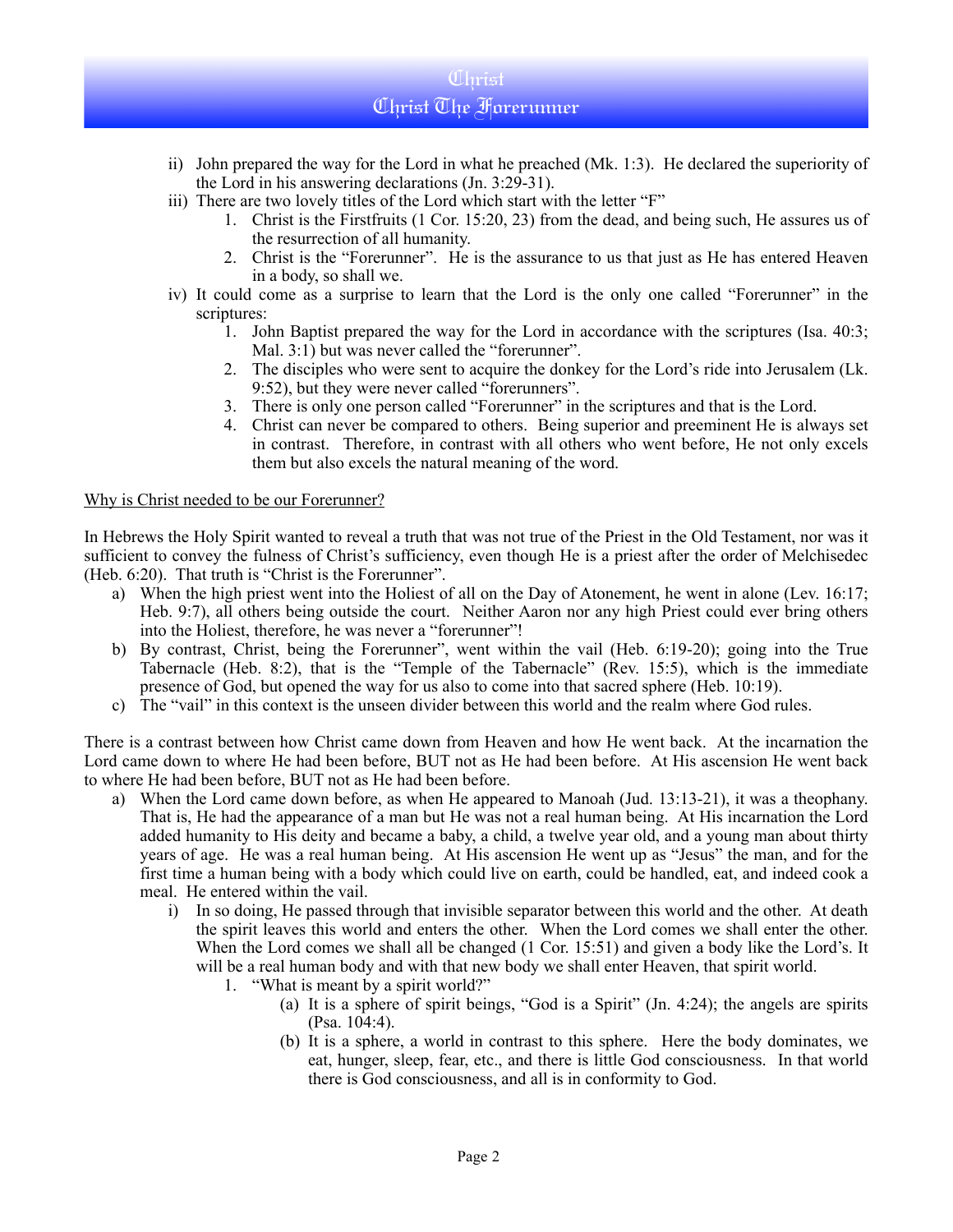# **Christ** Christ The Forerunner

## **It Is Not a World Fitted For Humans**

At the minute we do not have a body fitted for that place, therefore, we need a change of physical constitution. Furthermore, we also need to be fitted spiritually for Heaven.

- a) At Calvary the Lord provided for the fitness to enter that holy sphere. This He did when He bore my "sins in His own body on the tree" (1 Pet. 2:24), and by grace, God has secured for me the righteousness of Christ (2 Cor. 5:21). The individual who receives the gift of eternal life through Christ has, "made us meet to be partakers of the inheritance of the saints in light" (Col. 1:12).
- b) In entering Heaven as a man, Christ opened the way. As the Forerunner, the way is opened for we humans with new bodies to enter that sphere.

### **The Superiority of Christ The Forerunner**

How did our Forerunner enter the Holiest?

- a) Did he enter because of who He was, deity? No! Thank God for that, for that would never have opened the door for me to enter Heaven.
- b) Did he enter by virtue of His relationship to God as His Son? No! Thank God for that for that would never have opened the door for me to enter Heaven.
- c) He entered by virtue of His own blood (Heb. 9:12) and that is what has opened the door for me, a man has gone into heaven by virtue of the blood of the Lord.
	- i) He entered into heaven; within the vail; with the condemnation of sins already past; which never needed repeating; on the grounds of resurrection; and therefore separation from the old life. That is how we will enter Heaven.
	- ii) Being our Forerunner, the Lord is such in perpetuity which not only means we can approach God through the Blood of the Lord, but we stand perpetually in:
		- 1. The perfections of His righteousness. The holy apostle informs us: "As He is, so are we in this world" (1 Jn. 4:17). It does not say, "As He was" but "As He is", and at this moment and eternally, He is before God in holy perfection, and we are "in Him" (Phil. 3:9); "In the Beloved" (Eph. 1:6).
		- 2. The efficacy of His sacrifice. We used to sing a hymn with the words, "The blood shall never lose its power, no never, no never". The sacrifice of our Forerunner is the, "Author of eternal salvation" (Heb. 5:9); He has provided "eternal redemption for us" (Heb. 9:12); having "through the eternal Spirit offered himself without spot to God" (Heb. 9:14). Such is its satisfaction to God that He has, "called us unto his eternal glory" (1 Pet. 5:10); and it is all, "According to the eternal purpose which He purposed In Christ Jesus our Lord" (Eph. 3:11).
- d) By being such and our association with Him we enter all the blessing he had when here on earth. In the long history of the Tabernacle no priest ever knelt in the holiest and spoke to God. The Lord spoke constantly to God, we also can do that now.

### **Conclusion**

Who is this Forerunner effective for?

a) When our Lord was here He told the disciples: "I go to prepare a place for you" (Jn. 14:2). At Calvary He made preparations for us to be fit to enter that place. There was never an individual who was still a human being in Heaven before. When Christ entered Heaven, His was the first human body to enter the spirit world, and by His entrance as a man, he prepared the place for us.

Thank God we have a Forerunner:

- a) Who can never die (Rev. 1:18)
- b) Who can never be superseded (Heb. 7:17)